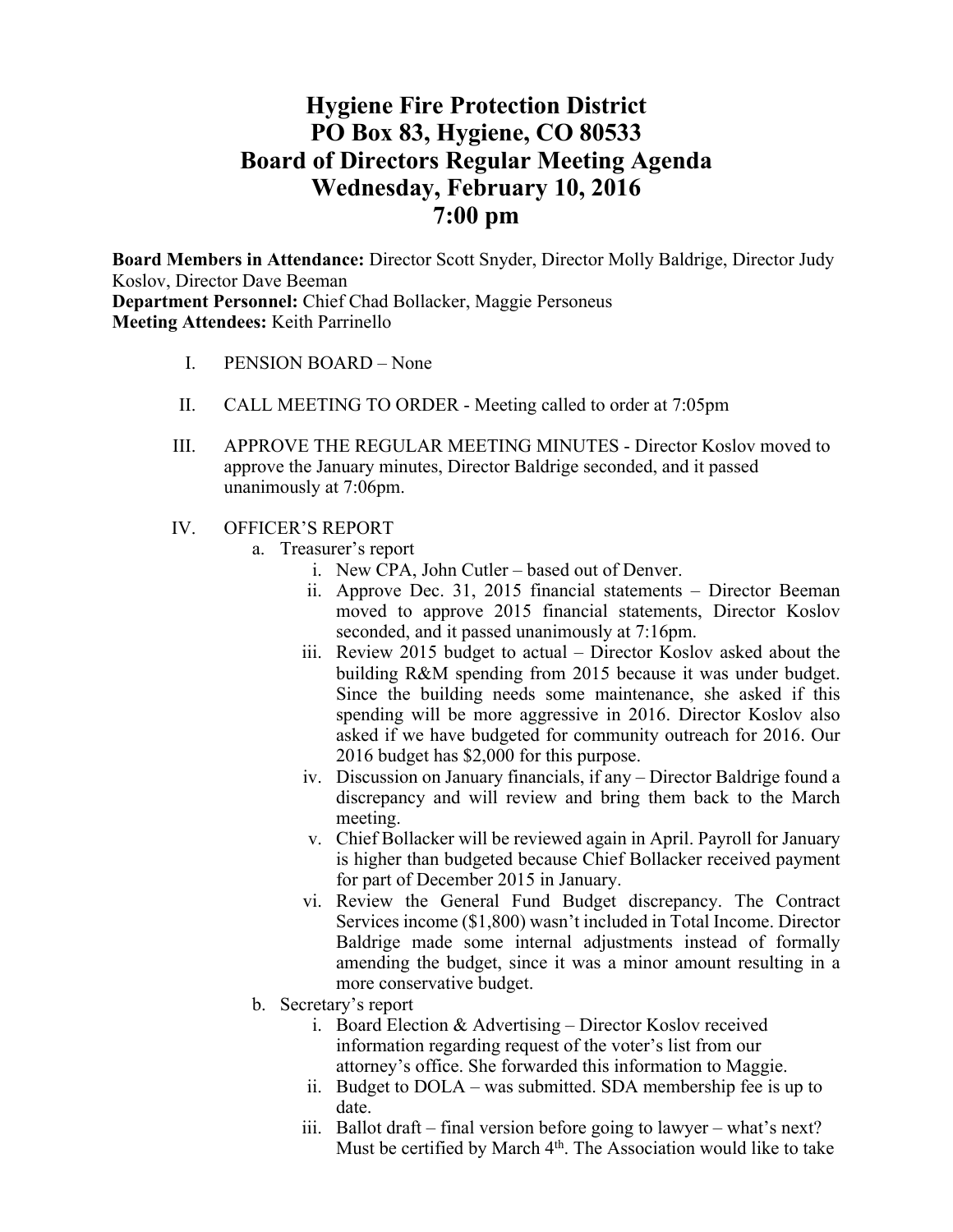part in a committee of 8-10 people to help spread education efforts on the need for the mill levy increase and the upcoming election. Director Beeman has volunteered to serve as a liaison with the Hygiene Community Association group for education on the ballot measure. Any meetings regarding election, should be held separately. The education efforts will primarily occur in April.

- iv. Hygiene Fire Protection District population. Director Koslov obtained maps from the county Assessor's office. Chief Bollacker will work with Rachel Parrinello to figure out a clear number.
- V. CORRESPONDENCE None
- VI. OLD BUSINESS
	- a. Diversity and Harassment Policy and Training Policy has been put in place. Acknowledgements need to be returned to Chief Bollacker by February 15<sup>th</sup>.
	- b. Insurance: Chief and Dave to meet with Agent. Director Baldrige filled out some paperwork regarding our Pinnacle Workman's Comp policy. She gave a copy to Director Beeman for his records.
	- c. ESCI Report: how to use the final report; continue with next project or return that money to the 2016 budget. Discussion that ESCI is willing to come and give a presentation at no additional cost. ESCI will send an electronic copy of the report to Chief Bollacker so that it can be posted to the website. Chief Bollacker will try to schedule the ESCI presentation for March 19<sup>th</sup> or 20<sup>th</sup>.
	- d. Director Baldrige isn't inclined to commit the money for the second phase with ESCI, until we make the first phase work final. Director Snyder would prefer to wait until after the presentation to determine whether we want to complete the second phase. Chief Bollacker feels that we need to have a strategic plan whether we do it ourselves or have ESCI do it. What is the plan for attack to address the concerns that ESCI listed?
- VII. FIRE CHIEF'S REPORT
	- a. There were 9 total calls in January
		- i. Medical 6, Gas Leak 1, CO Alarm 1, Mutual Aid 1
	- b. There were 23.5 total training hours in December
		- i. Firefighter Training 16 Hours, Medical Training 4 Hours, Haz Mat Training - 2.5, Driver/Operator Training – 1
	- c. New Brush truck, waiting for quotes.
	- d. 2802 OOS. Started working on pulling equipment, goal is to take it to Auction by end of month
	- e. Annual Pancake Dinner coming up on February 27th
	- f. Apparatus bay lighting, Lights have arrived, will be installed starting next week.
	- g. The 2015 Safety Grant reimbursement check Arrived
	- h. Applied for a \$100,000 grant through the State for SCBA's,
	- i. Applied for grant for Volunteer Firefighter Assistance Grant totaling \$8,000 for wildland gear, hose adaptors, wildland tools. Grant is a 50/50 grant
	- j. We have 6 applicants in the hiring process right now.
	- k. Diversity Harassment Policy has been instituted and distributed to all members.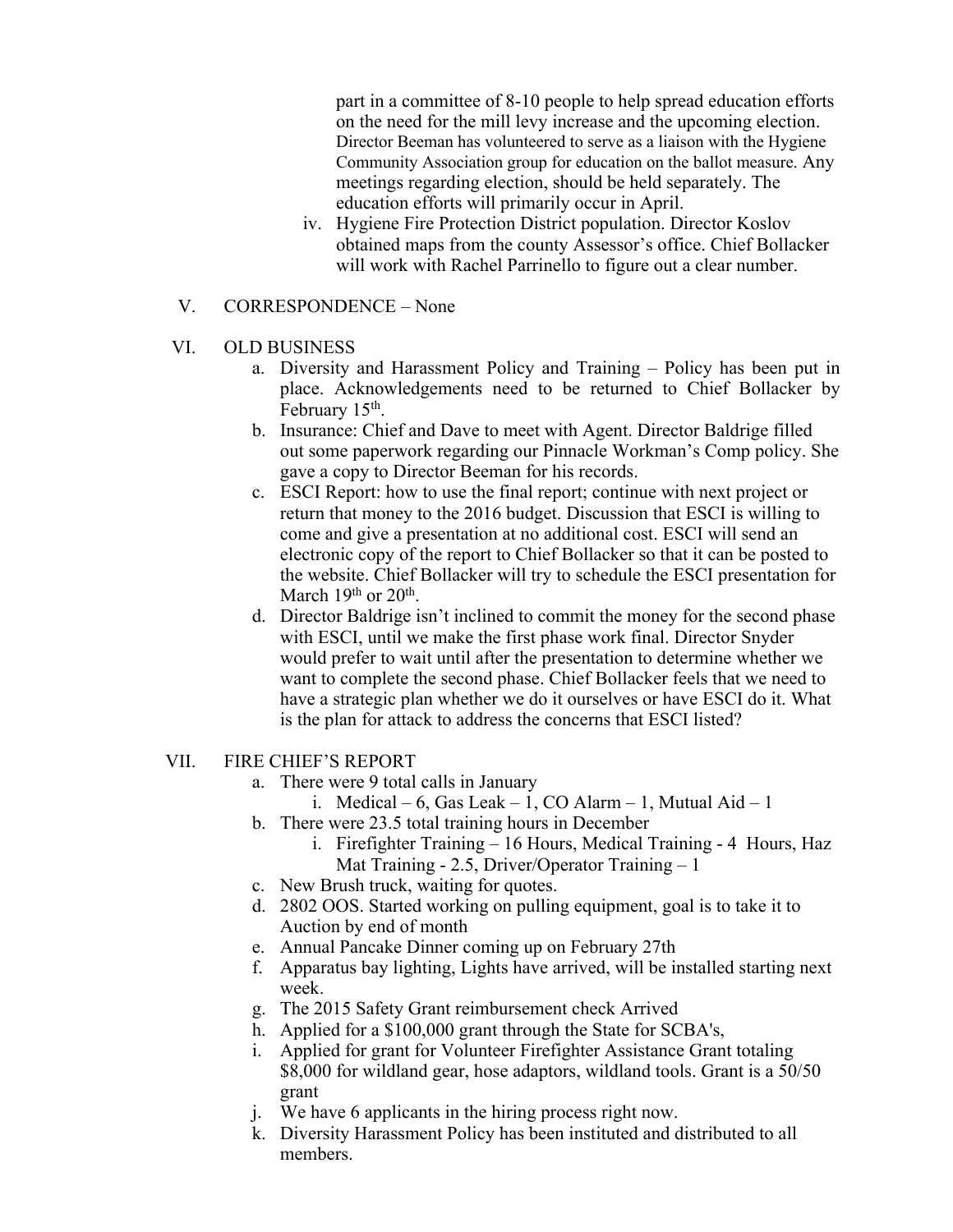- l. Efforts to improve incident reporting Chief Bollacker is looking into getting tablets for some of the trucks. This could be a tool for improved reporting. Director Koslov asked that sometime after the May election, we do a deep dive of incident reporting or response times. This should be added to the agenda for June.
- VIII. NEW BUSINESS None
	- IX. AUDIENCE BUSINESS None
	- X. DEEP DIVE
		- a. Mill Levy Increase
			- i. Ballot Language Reviewed Ballot draft. Director Koslov suggested one change to the ballot draft. Maggie will send the ballot draft to the paralegal for review.
			- ii. Pros/Cons- The board will write up a 500 word pro statement to include. Director Beeman will start the first draft.
	- XI. ADJOURNMENT Director Koslov moved to adjourn. Director Baldrige seconded, and it passed unanimously at 9:28pm.